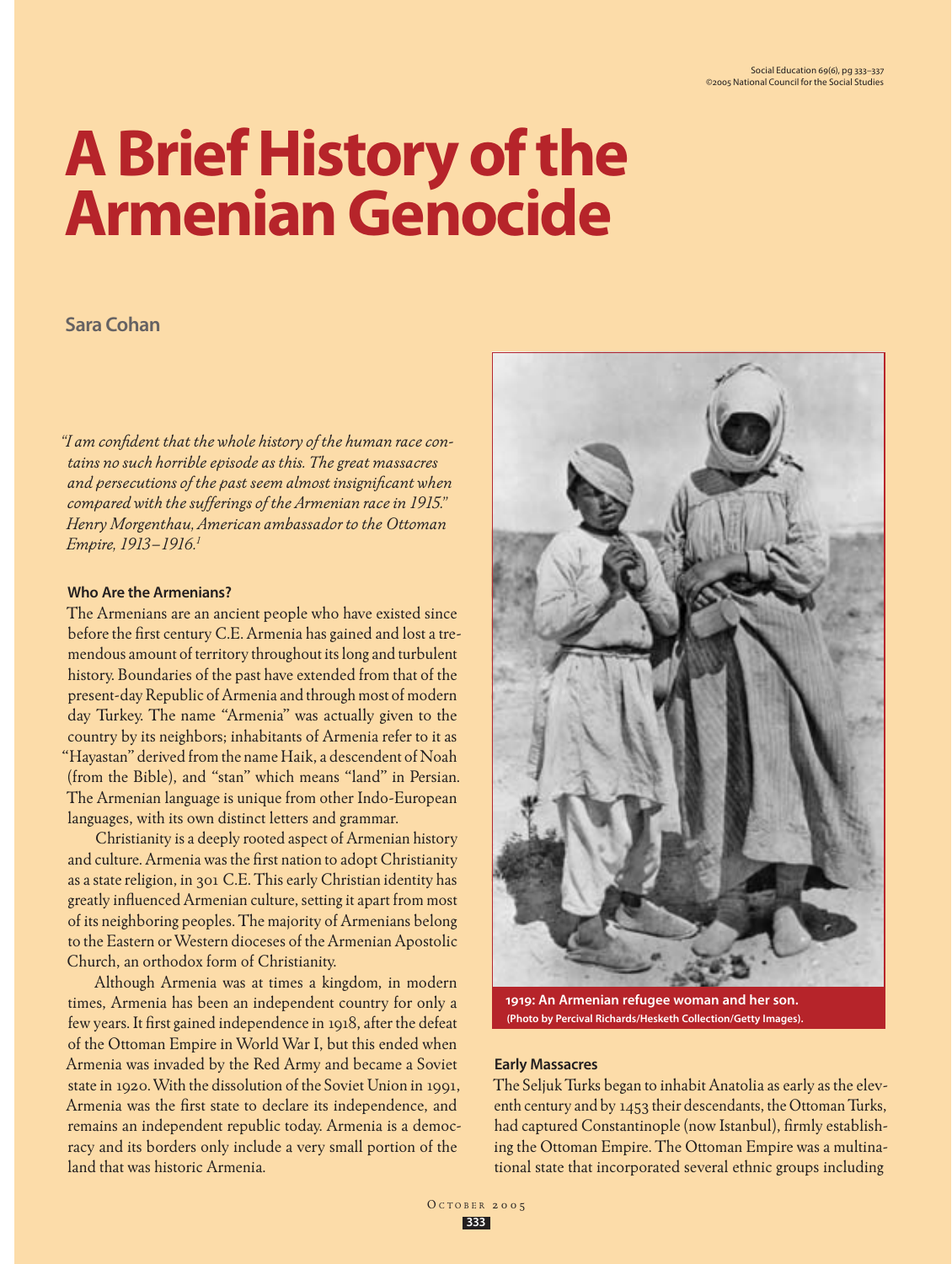

the Armenians. The Armenians were second-class citizens of the Ottoman Empire and while they were granted some freedoms, including the ability to practice Christianity, they were faced with extra taxes and discriminatory laws extending to their participation in the justice system, government, and their civil and property rights.

By the mid-1800s, as the idea of constitutionalism swept through Europe, some Armenians began to demand more rights, such as protection from corrupt government officials and biased taxation. While most Armenians saw themselves as members of the Ottoman Empire, organized groups of intellectuals protested the discriminatory laws, seeking reform from the government, though not an independent sovereign state.

During the nineteenth century, the Ottoman Empire experienced a period

of decline, during which it lost territories to Russia, Great Britain, and new states created by nationalities that had once been part of the Ottoman Empire, such as Greece, Serbia, Bulgaria and Romania. Early in the century, Russia had gained some of the eastern Armenian provinces, including Tiflis, which became a cultural center for Russian Armenians. Russian Armenians became increasingly interested in supporting Armenians within the Ottoman Empire in their quest for human rights. The newly created Ottoman Armenian political organizations received some support from Russian Armenians and Russia in their quest to gain equal rights under Ottoman law.

The Treaty of Berlin (1878) included a clause that would provide more rights for Ottoman Armenians, including fair taxation practices, protec-

tions from tribal attacks, and the right to give evidence in Ottoman courts of law. Unfortunately these rights were never granted as the Sultan was empowered by the treaty to serve as the protector of the Armenians. This was in contrast to the terms of the earlier Treaty of San Stefano, which the Treaty of Berlin replaced, and which had assigned the Russians the responsibility of ensuring that the Armenians in Ottoman territory would gain more rights. The reason for the change was that the presence of Russian troops in the region was of concern to Great Britain and the other "Great Powers" of Europe who wanted to deter the expansion of Russia.

After the Treaty of Berlin, Ottoman Armenians continued to protest discriminatory laws and eventually the Sultan responded to these protests with massacres. Massacres of the Armenians

**334**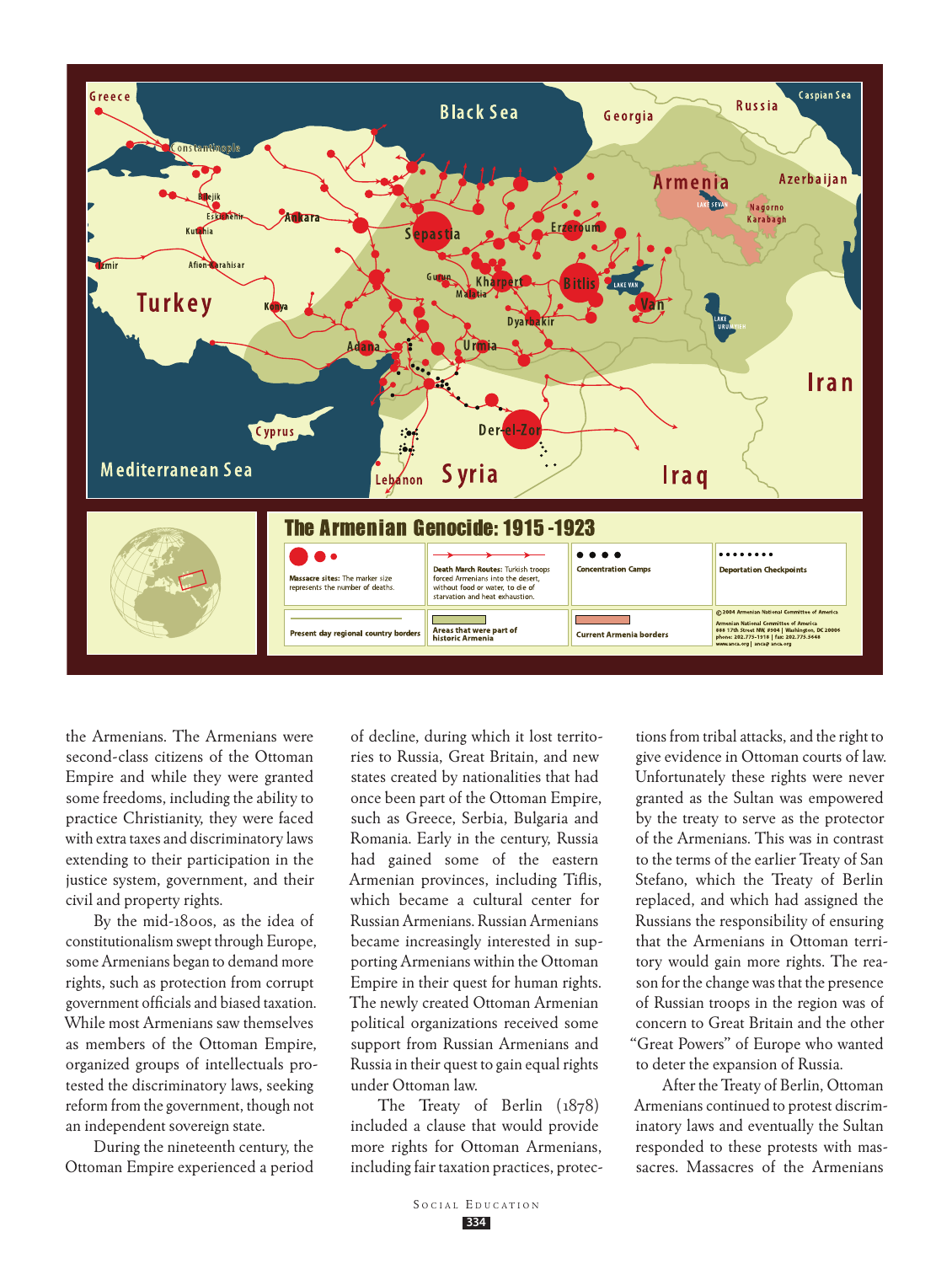began in the late nineteenth century under Abdul-Hamid II, the last of the Ottoman Sultans actually to rule the empire. The worst massacres during this time occurred from 1894-1896 after a tax protest by Armenians. They are now known as the Hamidian Massacres and some believe represented a foreshadowing of the genocide to come.

During the Hamidian Massacres, 100,000 to 300,000 Armenians were killed in towns and villages throughout areas of the Ottoman Empire. Thousands of Armenians fled and found refuge in Europe and the United States. Some who stayed converted to Islam in order to save their own lives.

The massacres caught the world's attention because of their unique nature. Armenians were unarmed and adhered to the perimeters set forth by the Ottoman government. The massacres were publicized in newspapers throughout the world. The U.S. media paid particular attention to the events. *The New York Times* as well as other news sources regularly published articles about the brutal killings, coverage that would continue through the Armenian genocide.

Many American missionaries and diplomats who worked throughout the Ottoman Empire witnessed the atrocities firsthand and helped mobilize relief efforts. Aid for Armenian victims became the first international mission of the American Red Cross.

Later during the genocide, a society known as the Near East Relief would raise more than \$100 million in assistance to Armenians; the funds collected saved countless Armenian lives in the 1890s and during the genocide, which at the time represented more money than all the aid raised to help tsunami victims this year. While the funds collected saved countless victims' lives, it was the only aid Armenians would see.

## **Hope to Despair**

In 1908, Armenians and other minorities of the Ottoman Empire began to rejoice in what promised to be a new era of tolerance and the establishment

## A world of discovery is waiting!

## We bring the social sciences to life for 4th-12th grade students!

More than 20 years of archaeological research and education are integrated into 1 to 5-day programs in which students gain a unique perspective on history, ancient cultures, and scientific research.



of a participatory government in the Ottoman Empire.

Armenians, Arabs, Greeks, Jews, and Kurds had begun working with a group of Turks to challenge the authority of the Sultan. This group was known as the Ottoman Liberals and the Turkish coalition of the group adopted the name "Young Turks." They wanted to create a modern state that represented inhabitants of the Ottoman Empire more equally and render the Sultan politically powerless. In 1908, one of the Young Turk groups, the Committee of Union and Progress (CUP), marched on Constantinople, and overthrew Sultan Abdul-Hamid.

Over the next year, the Ottoman Empire developed a constitutional government providing equal rights for all of its citizens. Ottoman Armenians hoped that the new constitution would protect them from the violence they endured under the Sultan. However, as time passed, advocates of liberalism in

the government lost out to a group promoting authoritarian rule and a radical policy of Turkification.

In April 1909, Armenian hopes were dashed as Hamidian supporters in the city of Adana carried out a massacre of Armenians as part of an attempt to reestablish the power of the Sultan. Adana was heavily populated by Armenians and had at one time been part of Armenian territory. Despite attempts at resistance, in the end almost 30,000 Armenians were killed and nearly half the city destroyed.

## **The Armenian Genocide**

The culprits of the Adana Massacre were never punished and after 1909, an extreme nationalist political movement promoting a policy of Pan-Turkism ("Turkey for the Turks") gained backing from Turkish populations throughout the Ottoman Empire. In addition, the Ottoman Empire, now known as the "sick man of Europe," was weakened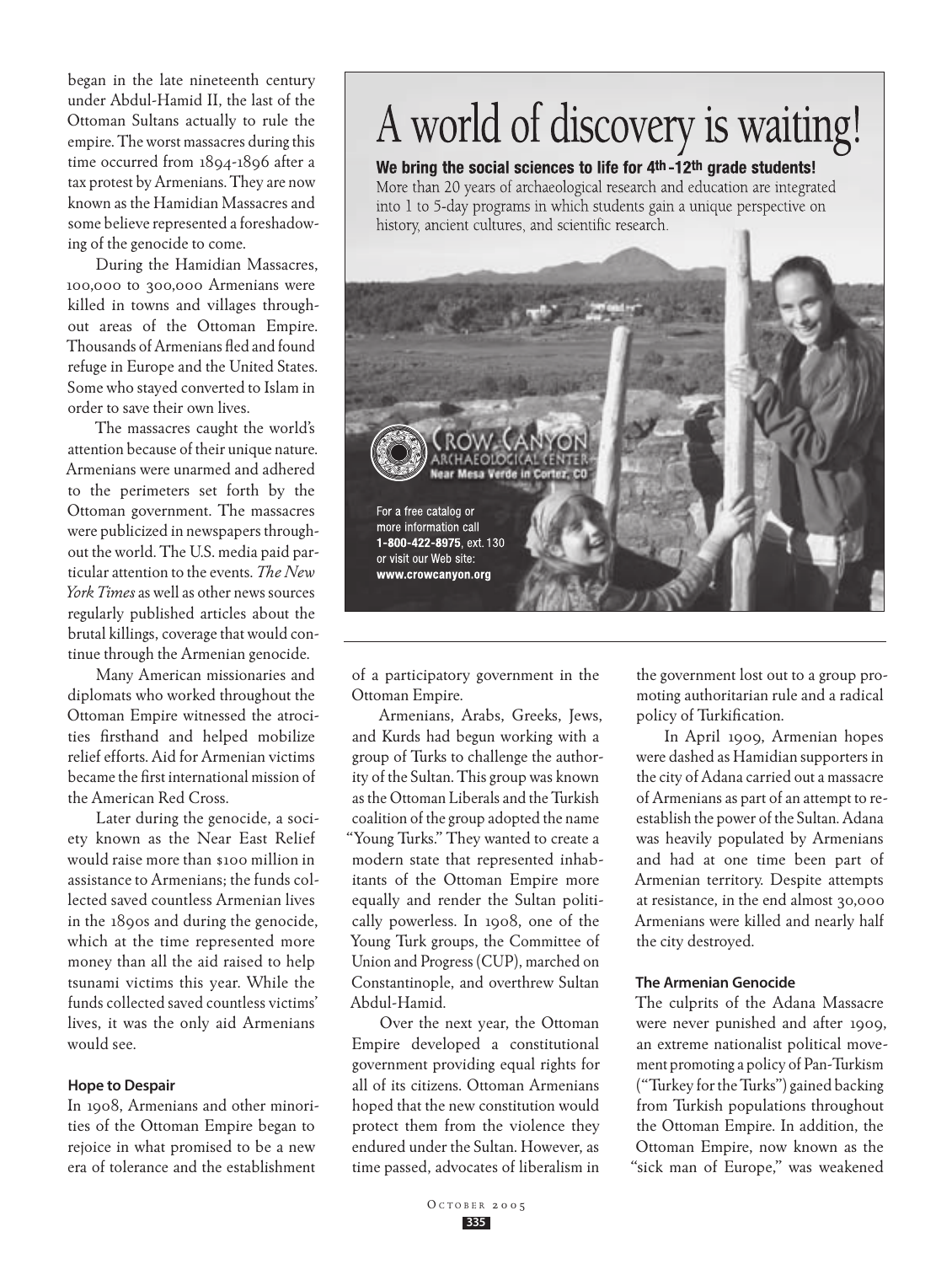## **Organizations:**

## **The Genocide Education Project**

(www.genocideeducation.org) The Genocide Education Project is a nonprofit organization that assists educators in teaching about human rights and genocide, particularly the Armenian genocide, by developing and distributing instructional materials, providing access to teaching resources and organizing educational workshops.

info@GenocideEducation.org 51 Commonwealth Avenue San Francisco, CA 94118 (415) 264-4203

## **Facing History and Ourselves** www.facinghistory.org)

Facing History and Ourselves is an international educational and professional development organization whose mission is to engage students of diverse backgrounds in an examination of racism, prejudice, and anti-Semitism.

## National Office: 16 Hurd Road Brookline, MA 02445 Phone: 617-232-1595 Fax: 617-232-0281

**The Choices Program** (www.choices.edu) The Choices Program, a civicsbased education program based at Brown University, created the curriculum "Confronting Genocide: Never Again?"

The curriculum provides a five-day lesson plan on five genocides of the twentieth century. The lessons trace the international response to each genocide including the Armenian genocide.

Choices@Brown.edu Box 1948, Brown University Providence, RI 02912 401 863.3155 fax 863.1247

by the loss of its lands in south-eastern Europe in the Balkan Wars of 1912-13.

One of the Ottoman Empire's greatest enemies was Russia, as Russia was constantly threatening the security of the Ottoman borders and controlled parts of the eastern edge of the Ottoman Empire that was populated by Armenians. Since the Russians had advocated for Armenian reforms in the past and because the Russian army did have Armenians serving as soldiers, the Ottoman government was concerned that Ottoman Armenians might commit traitorous acts. This fear helped to fuel Turkish public sentiment against Armenians.

The Ottoman Empire entered World War I in 1914, fighting against Russia in

campaigns that straddled territory inhabited by Armenians on both sides of the border. The Ottoman Empire was badly defeated by Russia in a campaign in the winter of 1914-15, and the government then made the Armenian community a scapegoat for the military losses that had occurred at the hands of the Russians.

By the spring of 1915, leaders of the ruling party, the CUP, seized the opportunity of a world preoccupied by war to erase the Armenian presence from almost all Ottoman lands. The CUP was a triumvirate led by Mehmet Talaat, Ismail Enver, and Ahmed Jemal. Beginning on April 24, 1915 (now commemorated as the beginning of the Armenian genocide), Armenian civil leaders, intellectuals,

## **Online Resources:**

#### **www.TeachGenocide.org** (www.TeachGenocide.org)

www.TeachGenocide.org is a cyber resource library published specifically for teachers by The Genocide Education Project where various teaching resources on the Armenian genocide and other gross human rights violations are available to download for classroom use. Available resources on TeachGenocide.org include: lesson plans, newspaper articles, a streaming video, survivor accounts, maps and recommendations for further research.

## **Facing History and Ourselves** (www.facinghistory.org)

FHAO not only provides wonderful print resources on the Armenian genocide but also offers online lesson plans. Lessons and Readings on the Armenian Genocide section was developed in collaboration with *Teaching Tolerance Magazine*. (The fall, 2002 issue of *Teaching Tolerance Magazine* includes a feature article on the Armenian genocide, titled "The World Was Silent.")

## **The Legacy Project** (www.legacy-project.org)

The Legacy Project provides a collection of visual and literary art created by the descendants of those who survived some of the most horrific atrocities of the twentieth century including the Armenian genocide, the Holocaust, and the Cambodian genocide.

#### **The Armenian National Institute (ANI)** (www.armenian-genocide.org)

ANI is a small research institute dedicated to studying the Armenian genocide. ANI provides a website with historically correct and well organized information. The site also includes a section for educators the author updated in 2004.

#### **The Forgotten** (http://www.theforgotten.org)

This award winning website is designed with students in mind. The information on the site is brief and dynamically displayed.